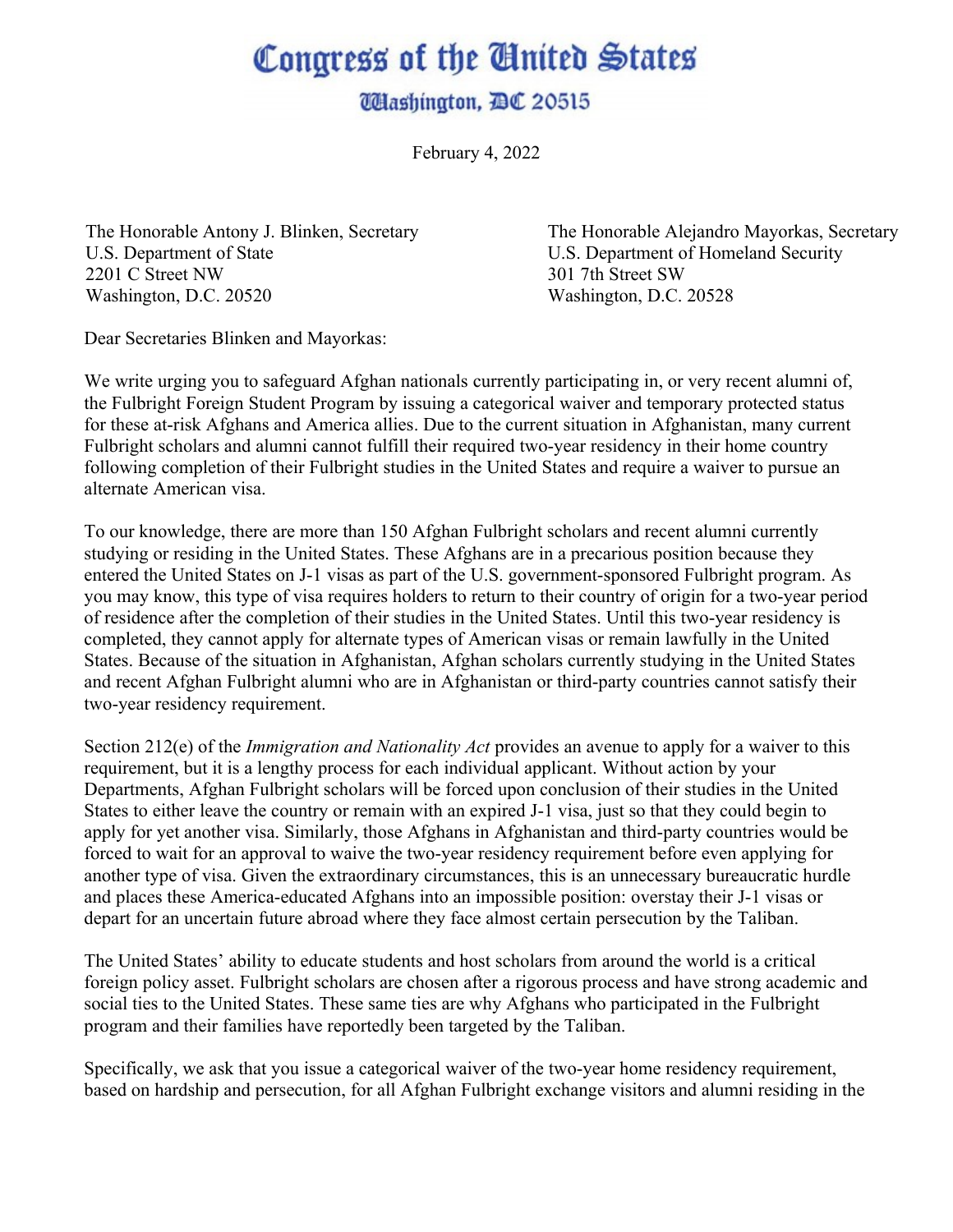United States with a current or expired J-1 visa, as well as for all Afghan Fulbright exchange visitors and alumni who are residing in Afghanistan or a third country and wish to apply for a different category of American visa. We also ask that you expedite the review of visas for Afghan Fulbright scholars and alumni so that they can seek lawful full-time employment in the United States. Finally, we ask that you grant Afghan Fulbright scholars and alumni a Temporary Protected Status so that they are not deported while any waivers or visas are processed and then issued.

We hope you agree that safeguarding our allies, like those Afghans who successfully completed the Fulbright Foreign Student Program at American colleges and universities, should be a top priority. Thank you for your attention to this critical matter.

Sincerely,

taramendi

John Garamendi Member of Congress

James P. McGovern Member of Congress

Mike Thompson Member of Congress

Joe Neguse Member of Congress

Adriano Espaillat Member of Congress

Melanie Stansbury Member of Congress

Grace Meng Member of Congress

Sara Jacobs

Congress<sup></sup>